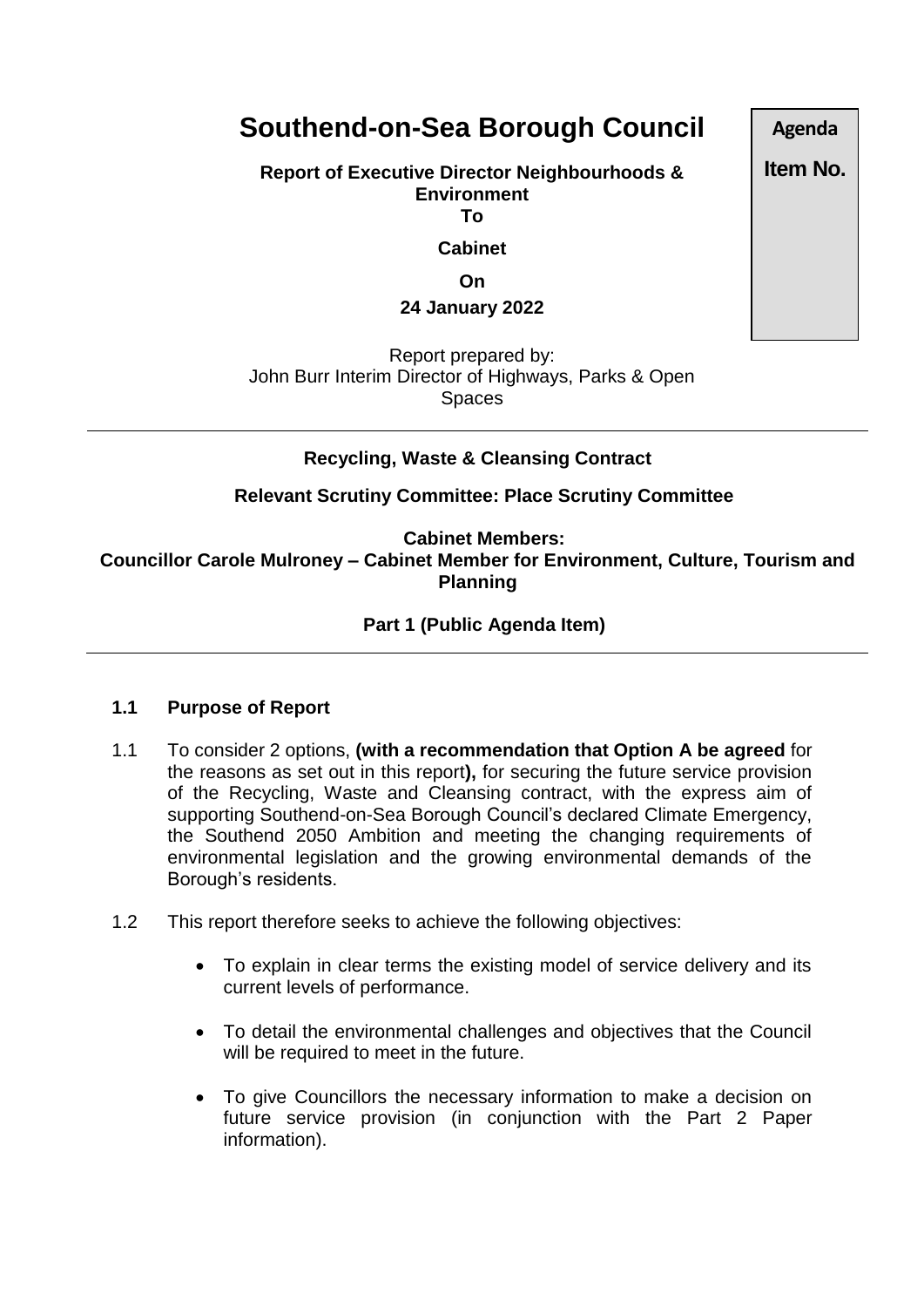- To gain formal approvals for the necessary actions to be undertaken to secure the future service delivery
- 1.3 NOTE: This report has been written as a standalone paper. The Part 2 paper contains commercially sensitive information, and other detailed information that could weaken the Council's financial position if discussed under the Part 1 Paper.

#### **2. Recommendations**

- **2.1 To note that the current levels of recycling are significantly below the future targets set by the government, and the significant environmental and economic benefits that reducing residual waste, and increasing recycling will bring to the Borough. Action is therefore required to secure a future service provision that is capable of meetings the Council's own targets and obligations.**
- **2.2 That Option A be agreed for the reasons set out in this report and that Veolia be retained as the Council's Recycling, Waste and Cleansing Contractor, reverting to the original waste contract end date of March 2031.**
- **2.3 That authority be delegated to the Executive Director (Environment & Neighbourhoods), the Executive Director (Finance and Resources) and the Executive Director (Legal and Democratic Services) in consultation with the Cabinet Member for Environment, Culture, Tourism and Planning to:**
	- **a) Agree any final terms, conditions, service specifications and within the costs set out in the report as may be necessary to implement Option A;**
	- **b) Procure a public relations company at a one-off cost of up to £250k to run a dedicated engagement, information and education programme to support the aims of Option A and to be funded by the Waste Reserve;**
	- **c) Employ a Contract Manager at a cost of £75k pa to support the management and effective performance of the contract by the Contractor and to be funded by the Waste Reserve in 2022/23 and for consideration as part of the budget setting for 2023/24 onwards;**
	- **d) Allocate £3m of the Waste reserves to progress Option A.**

**Subject to decisions taken under these delegated powers being reported to Cabinet.**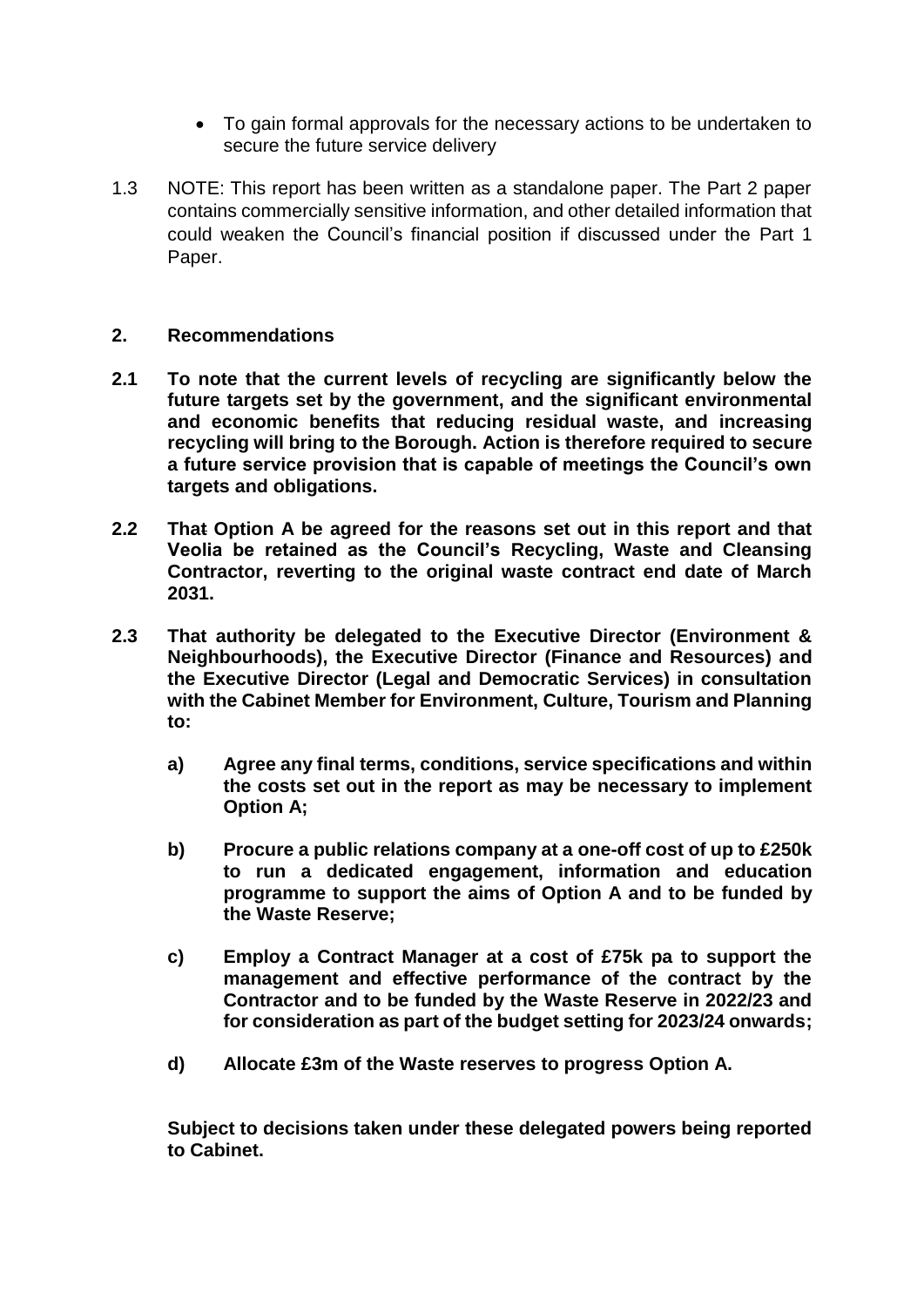# **3. Background**

- 3.1 Following a lengthy and comprehensive procurement exercise, the current Recycling, Waste and Cleansing contract was awarded to Veolia. The contract commenced in October 2015 and was originally scheduled to run until March 2031. The end date was subsequently revised (by The Council in May 2018) to October 2023.
- 3.2 Two significant challenges have arisen during the current contract period, namely: the failure to meet the contractual 50% target for recycling, and the closure of the Tovi Eco park mechanical biological treatment plant (MBT), that was due to receive and process waste from the Council. The first of these has a major environmental and cost implication to the Council, and the second means all residual waste now goes to landfill, which also has significant environmental and cost implications for the Council. Tovi Eco park was commissioned by Essex County Council.
- 3.3 The term 'recycling' in this report means all collected household waste that is sent by the Council for reuse, recycling and composting (includes garden waste), unless otherwise stated.
- 3.4 The term 'residual waste' in this report is collected household waste that is not recycled and is therefore, in relation to the Council, taken to landfill.

## **4. The Current Position**

- 4.1 The service has operated relatively well since the challenges during mobilisation in 2015. The waste collection service moved from a five to a four day collection week and introduced a separate container for the collection of paper and card. Regular performance monitoring is undertaken through:
	- Contract management meetings (weekly, monthly quarterly and annually);
	- Contract compliance inspections (daily):
	- Analysis of service user reports (daily, weekly, monthly and annually as appropriate);
	- Resident satisfaction surveys (approximately every 1 to 3 years).
- 4.2 Operational and Key Performance Indicators (OPIs/KPIs) are monitored daily, weekly, monthly and annually as appropriate to ensure contractual compliance and service quality with the key ones being detailed below: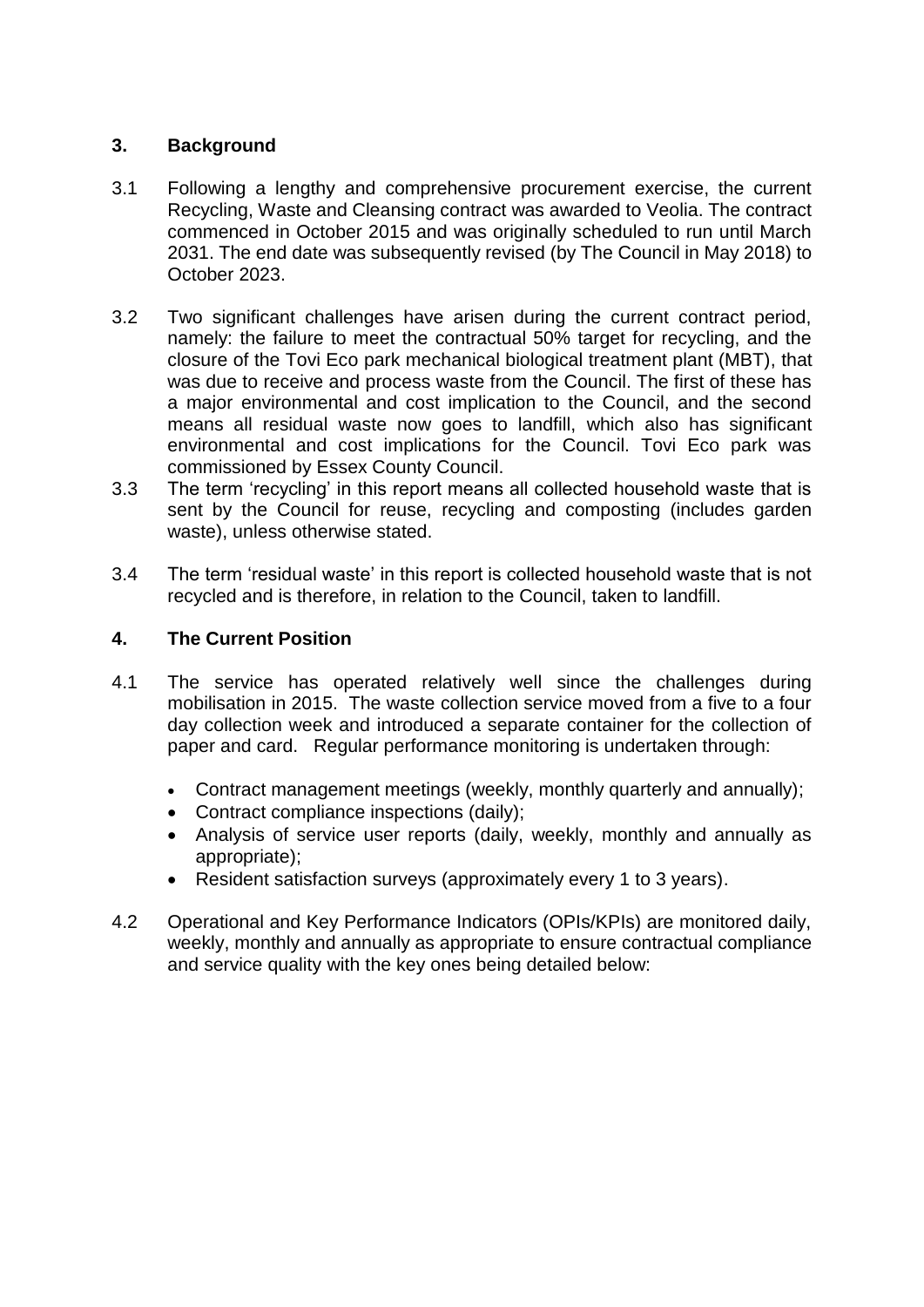



NB. Blue line is actual performance

- 4.3 As can be seen above, the current performance for both 'waste collections on schedule' and 'litter grading' (street sweeping/litter picking), are above their respective targets. The current level of public satisfaction with the service is equally good with the Council 2021 Customer Satisfaction Survey showing Waste Collection being second (77%) and Recycling third (73%). Parks and Open Spaces came top with 80%. These figures are similar to previous years and cover the period of the recent global Pandemic where customer feedback was extremely positive during this unprecedented challenging time. Notably a number of other Local Authorities across the UK have had to cease some elements of their waste collection services or have experienced strike action during this same period.
- 4.4 Other key statistics are however cause for concern, both environmentally and financially. These are: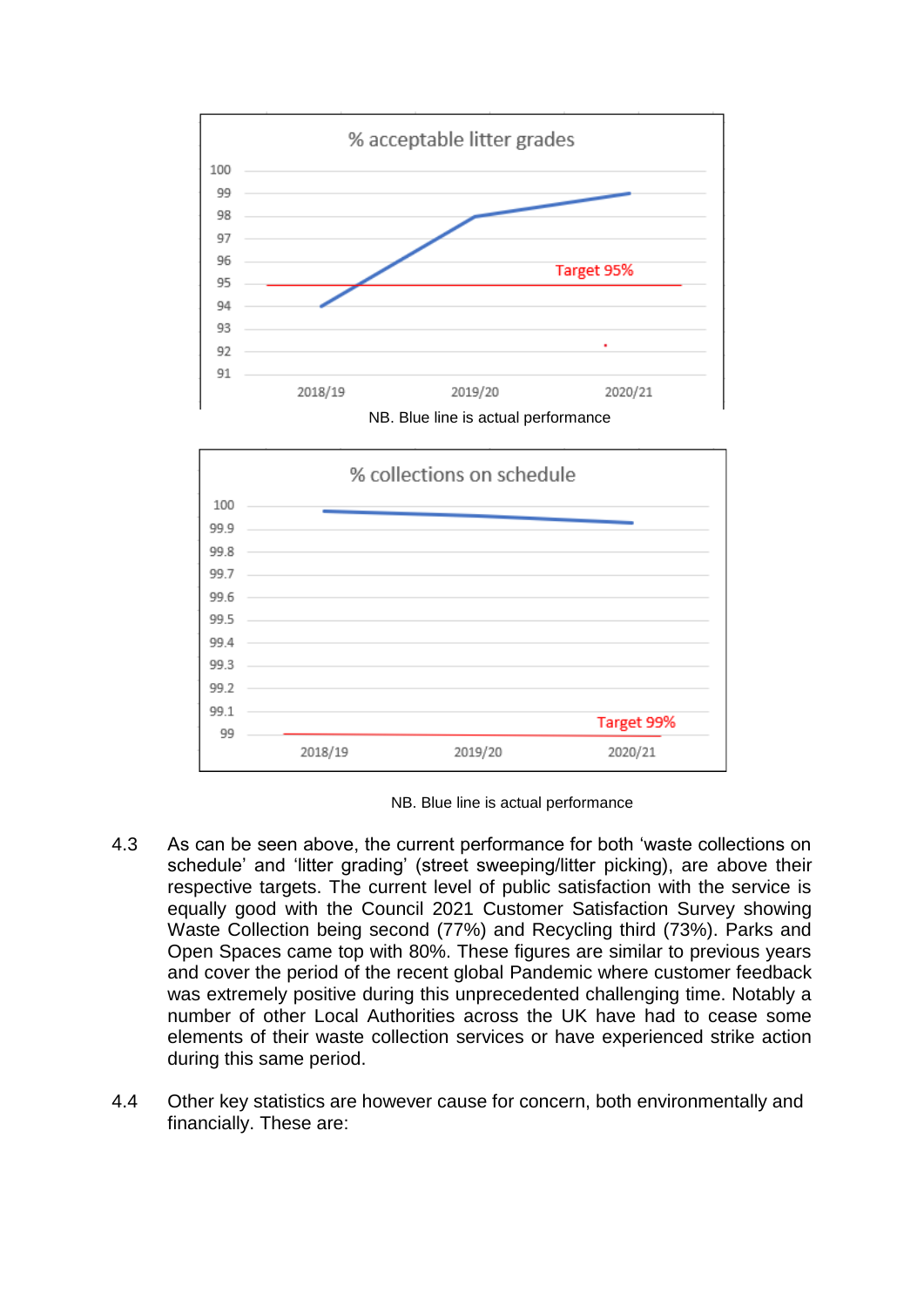- The amount of waste collected has increased by 8.9% (between 2019/20) and 2020/21) as a result of the COVID-19 Pandemic. This increase is replicated nationally and is driven by many factors with the key ones being an increase in homeworking and online shopping. This trend is unlikely to be reversed for the foreseeable future.
- The percentage of waste that is recycled has fallen from 48.3% (2018/19) to 43.7% (2020/21). This is despite the target being 50% in the current contract. There has also been a loss of recycling that would have been recovered from black sack waste sent to the MBT plant, since its closure, equating to approximately 1 to 3 percentage points on the Council's overall recycling rate.
- 4.5 Whilst Veolia continue to perform well against the contractual OPIs & KPIs, their perceived level of service has dropped in the latter part of 2021 (mainly in densely populated areas of the town centre and on street cleanliness, fly tipping and responsiveness). This could be linked to ongoing operational challenges due to the Pandemic.
- 4.6 The net result of the total amount of waste being collected increasing, and the amount of that waste being able to be recycled declining, is that the Council is sending a lot more waste to landfill sites than planned and therefore paying significantly more (£1.2m pa) to dispose of it.
- 4.7 The Council currently operates a 'traditional' model of full weekly waste collection, and in comparison to other waste authorities who operate this model, the Council performs relatively well. However, in the 2020/21 England Waste Authority League Table for recycling the Council came 145<sup>th</sup> out of 338, with the top performers hitting recycling in excess of 60% (the Council 43.7%).
- 4.8 Our current waste collection model consists of the following:
	- Weekly Food waste 23L external caddy and 7L internal caddy;
	- Weekly Paper & card  $55L$  box;
	- Weekly Non-recycling waste Black sack, provided by householder (unlimited quantity);
	- Weekly Recycling waste Pink sack, provided by the Council (unlimited quantity);
	- Weekly Garden/green waste Wheelie bin/sacks (chargeable service);
	- Weekly Electrical & textiles.
- 4.9 With regard to operating a 'traditional' full weekly model, there are two key points to note:
	- a) Over 80% of English waste authorities have now moved away from operating a traditional model in a drive to reduce the environmental impact of waste (reduce waste and increase levels of recycling) and as a result, control costs. Moving away from the traditional model has been shown to facilitate an increase in recycling volumes.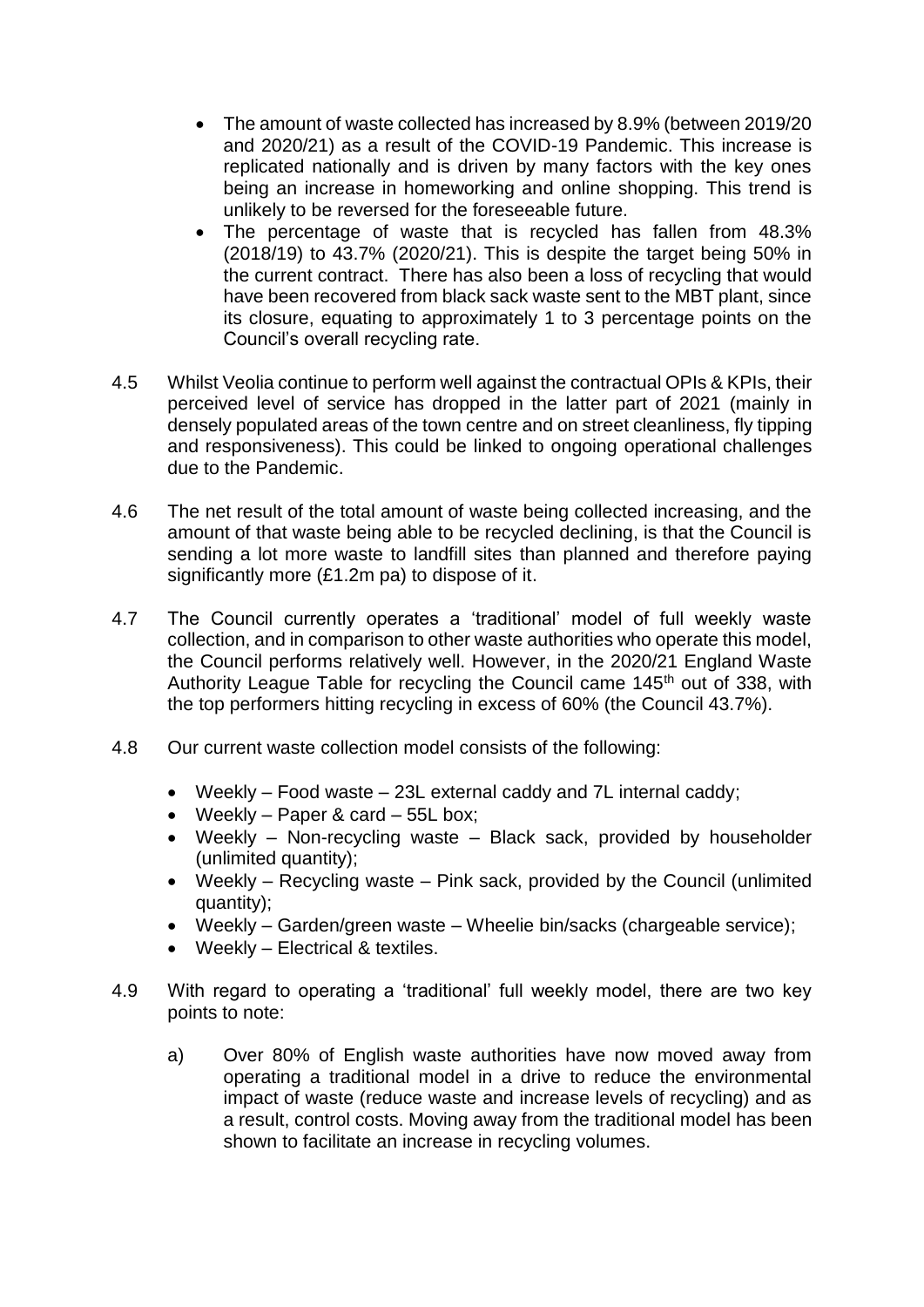- b) Only two (Milton Keynes & East Cambridge) of the top 50 performing waste authorities in England now operate a 'traditional' model. However, they are in the top 50 due to their extremely high composting figure. This is due to a free garden waste collection service, which contributes more than half of their total stated recycling figure. The cost to the Council of providing a similar free weekly garden waste collection service is estimated at £1.5m - £2m pa and is therefore considered cost prohibitive.
- 4.10 With new legislation (see section 5) coming into force and new waste reduction and recycling targets being set as part of that, it is clear that the current Council service model is not able to facilitate the substantial changes needed in waste performance. The Council's technical advisors stated in their Options Appraisal Report **(Appendix 1, page 5)** that 'the Council is probably achieving a recycling rate almost as high as can be achieved with the current waste collection schemes'. It is therefore clear that the current collection model will need to be replaced by one that is more conducive to delivering the Council's (and the Government's) published environmental/waste objectives.

## **5. Future Service Requirements**

- 5.1 In September 2019, the Council declared a Climate Emergency and has set itself a target of becoming carbon neutral by 2030. All services that the Council operate or control need to support this key objective.
- 5.2 The Southend 2050 Vision has two Themes that are directly impacted upon and supported by this future service provision, these are, Pride and Joy and Safe & Well. These themes detail the objectives of Southend's streets and public spaces being clean and inviting, as well as acting as a Green City with carbon neutral services and recycling.
- 5.3 The Environment Act 2021 is now law and sets out new responsibilities with regard to waste generation and waste management. It aims to reduce the total amount of waste produced, drive down the use of single use plastics, improve waste prevention and reuse, and increase recycling. When fully enacted, it will provide a mechanism for the Government to set specific targets for recycling that local waste authorities will need to achieve, with the current indication being that it will be set at 65% by 2035. Any future collection service must be formulated so that the Council will be able to meet this requirement by 2035.
- 5.4 The target to recycle 65% of municipal waste (waste collected by Local Authorities) by 2035 originates from a 2008 EU Framework Directive, (revised in 2018) and then transposed into law (England and Wales) through the Waste Regulations 2011. There is an EU circular economy package (2015), passed into UK law in 2018, which commits to the same target and these targets have been included as an ambition in the Government Waste and Resources Strategy 2018.
- 5.5 The future service model must deliver/contribute to achieving those matters set out above in paragraphs 5.1, 5.2 & 5.3.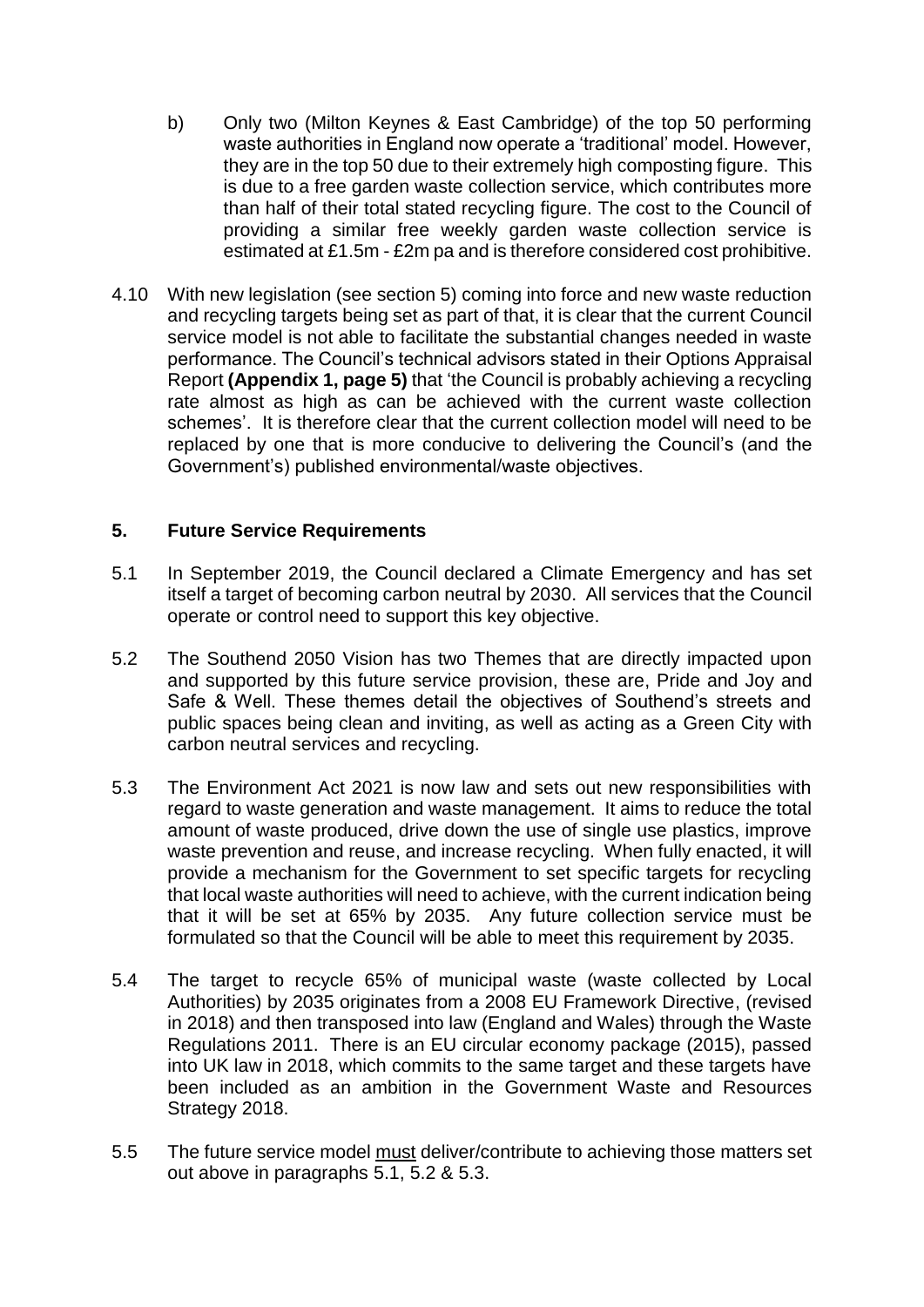- 5.6 The residents of Southend are becoming ever more interested in the Council's environmental performance and future plans. This is expected to continue to grow as demonstrated by the significant interest generated by the recent COP26 Summit. The Council has also recently employed a Head of Climate Change to demonstrate its commitment and support to this important initiative.
- 5.7 The Waste Service has recently completed writing a new draft Waste Strategy that will support meeting the requirements and objectives of the new Legislation, as well as the Council's own stated environmental objectives. It is currently being reviewed and covers the approach to the Waste Reduction Hierarchy shown below with significant focus on waste minimisation.



- 5.8 The waste collected under this contract currently falls into the bottom 3 tiers of the above chart, with 56.3% of Southend's total waste in the bottom tier (i.e. disposal to landfill). The new Recycling, Waste and Cleansing Contract would be a key vehicle in supporting the Council's Waste Strategy document and achieving its stated goals.
- 5.9 With the Council currently achieving 43.7% recycling, the Council will need to improve existing performance by just over 50% (i.e. half again). The fact that the Council's recycling rate (%) has fallen slightly over the last 5 years puts the task faced by the Council achieving this into sharp focus.
- 5.10 The key requirements of the new contract will focus on the last 3 points of the Hierarchy (i.e. dealing with the waste that remains following actions/initiatives on the top 3 points). The key focus being to ensure that the environment (and the Council finances) is protected by changing public behaviour to reduce waste and maximising the level of recycling.
- 5.11 For every 1% of waste that is diverted from landfill to recycling the Council will save approximately £120k pa.
- 5.12 Any future service provider should be required to utilise electric vehicles where available and practicable, where this is not possible, then hybrid vehicles could be used, where this is not possible then low emission vehicles could be used (i.e. Biofuel, reducing emissions by circa 90%). This will be a contractual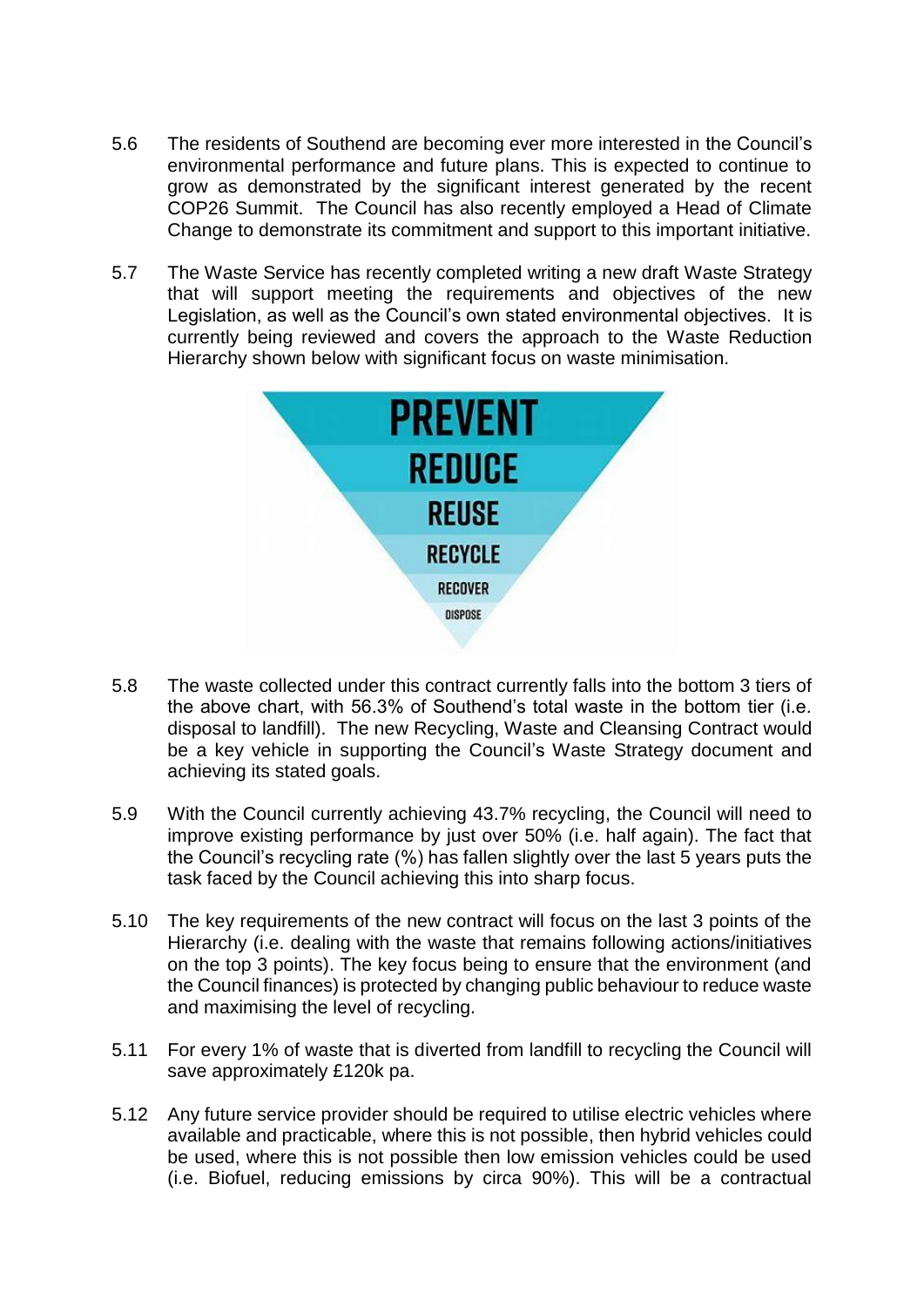requirement and is estimated to save the Council a minimum 8,368 tonnes of carbon each year, the same as taking 4,650 cars running on fossil fuels off Southend's roads.

- 5.13 The cost of waste management and disposal has risen significantly in recent years. Part of this is deliberate to make the option of using landfill as a solution increasingly unattractive (the Government sets a Landfill Tax, set to rise from £96.70 to £98.60 per tonne from 1st April 2022). This cost is likely to increase going forward and residual waste quantities must therefore be urgently reduced, with recycling being a major facilitator of this objective.
- 5.14 This contract is the largest revenue contract (£8.4m per year) that the Council has and reducing the reliance on landfill to achieve value for money is paramount.
- 5.15 Every occupied residential property in the Borough will almost certainly generate some form of waste and public interest will understandably be extremely high in any choice of the future service provision model/provider. The future service provision must cater for all age groups, abilities, property types and site-specific issues.

#### **6. Options**

- 6.1 Four different delivery solutions (Options  $A D$ ) have been considered on how best to achieve the objectives that this new service will need to deliver upon. Two are considered viable options (A and B) and two are not (C and D). These are detailed in the Part 2 Paper as they contain information that is commercially sensitive and could significantly weaken the Council's financial position depending on what option is finally chosen.
- 6.2 There have been a number of national and global issues which have impacted bringing this decision forward, but also contributed to a longer than usual negotiation period. These include:
	- The global Pandemic This has necessitated a greater focus on ensuring service continuity, this has been done with reduced supplier and Council staff available (due to sickness) and reduced face to face interaction between the parties. This has led to less resource being available to work up the detailed options.
	- Brexit uncertainty This has created a variety of challenges ranging from likely cost increases to possible availability of imported plant and equipment.
	- Changing Waste Legislation The Environment Act 2021 only received Royal Assent on 9th November 2021. It was vital that the developed options were able to deliver against these new requirements.
	- Uncertain market conditions Real uncertainty has existed in the market and this has been exacerbated by the current Pandemic. This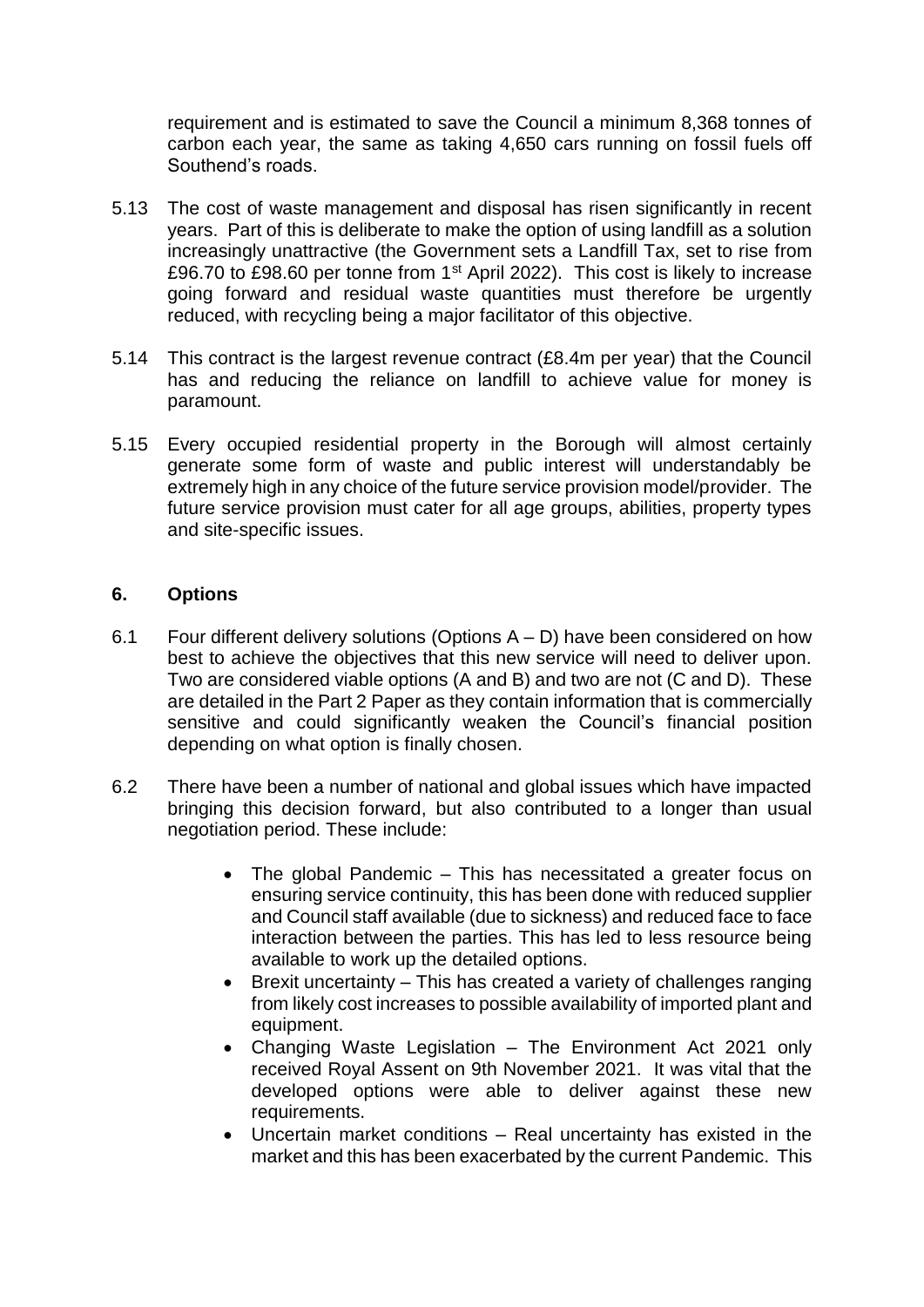uncertainty affects possible costs, levels of competition and availability of resource and equipment.

- Supply chain challenges The supply chain has been impacted by all of the above points and this has affected them with regards to responsiveness, approach to risk, competitiveness and availability (of resource and equipment).
- The Council's economic position The solution has to meet the Council's stated objectives whilst being affordable. Commercial discussions on Option A have taken a significant amount of time in order to ensure both of these are achieved.
- 6.3 From industry research, it is clear that high performing waste authorities tend to now operate similar revised models, but with slight differences based on location and specific local needs. There are however four consistent themes, these are:
	- $\bullet$  The container the waste to be collected is stored in  $-$  plastic sacks, boxes, material sacks, wheelie bins, communal bins, loose;
	- The frequency that these 'containers' are collected/emptied;
	- The amount of waste that will/can be collected from each household:
	- Which waste types are stored/collected separately and which could be 'commingled' into one container.
- 6.4 Depending on how the above four themes are combined, directly influences public behaviour with regards to their waste management, and this is key to achieving the Council's stated objectives (both environmental and financial).
- 6.5 Welsh waste authorities are some of the highest performing in the UK and Europe (and the world). Some of them have started to move to residual waste collections every three weeks rather than weekly or bi-weekly. In 2019/20 Wales achieved a recycling rate of 65.1%, compared to England at 45.5%. Out of the 22 Welsh authorities:
	- 15 are fortnightly.
	- 6 are three-weekly .
	- 1 is four weekly.
	- None are weekly.
- 6.6 The four options considered were:
	- **1. Option A – Veolia offer – extending existing contract with a changed service model.**
	- **2. Option B - Engage with the wider market and then tender for a solution utilising the competitive dialogue process.**
	- **3. Option C – Bring the service in-house.**
	- 4. **Option D - Create a LatCo (Local Authority Trading company) to deliver the service.**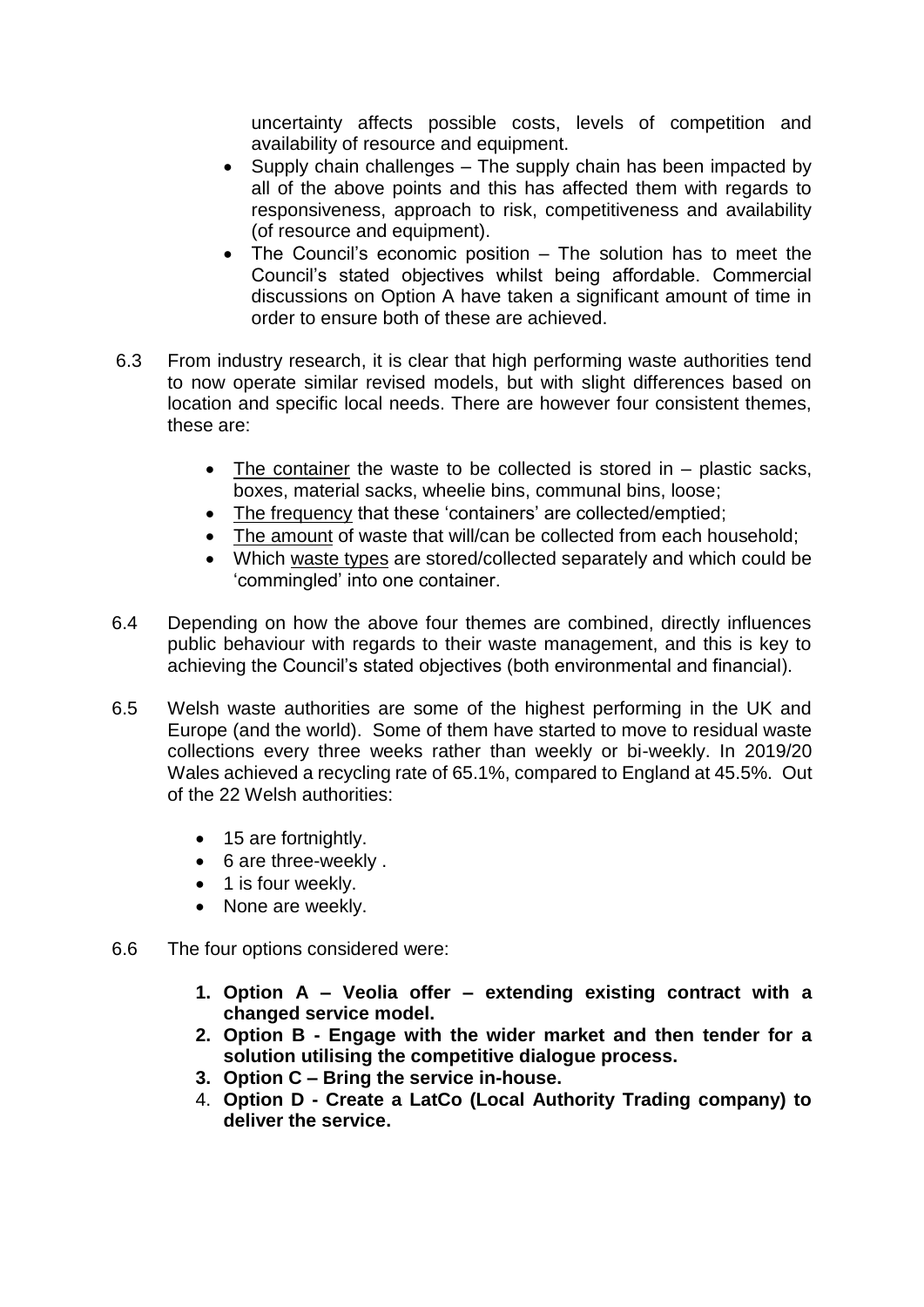# **7. Financial Matters Associated with the Two Options (A & B)**

See Part 2 Paper.

# **8. Balance of Risk and Reward**

See Part 2 Paper.

# **9. Options Determined Non-Viable**

Options C and D were considered but were determined non-viable (see further detail in Part 2 Paper).

# **10. Reasons for Recommendations**

To enable the Council to meet its waste, recycling and environmental obligations, both now, and for the foreseeable future (See Part 2 Paper for further information).

#### **11 Corporate Implications and Contribution to the Southend 2050 Ambition and Road Map**

- 11.1 **Pride and Joy:** With an ambition to become England's leading coastal tourist destination, we need to continue to invest in our services. People value our street-scene and we know the overall cleanliness is a good indicator of our Borough's state of health. Providing services which support residents in managing their waste effectively contribute towards this.
- 11.2 **Safe and Well:** The Council wants to act as a Green City**,** delivering efficient waste collection services and higher recycling will contribute to lower carbon growth, providing a more sustainable future for residents and businesses.
- 11.3 **Active and Involved:** We will use our commissioning and procurement power to ensure we secure the best possible outcomes whilst delivering wider social, economic and environmental benefits to the community and ensuring value for money.
- 11.4 **Opportunity and Prosperity:** Recycling waste and street cleansing services will be flexible to support building stronger communities in areas targeted for ambitious transformation e.g. Queensway.
- 11.5 **Connected and Smart:** All opportunities to explore use of electric and ultralow emission vehicles will be explored to contribute to sustainable transport

# **12. Financial Implications**

- 12.1 This report considers in detail two options for the Recycling, Waste & Cleansing Contract, the largest single revenue budget contract for the Council.
- 12.2 Extensive work has been undertaken both by officers and specialist external advisers in determining the recommended officer approach to be followed, which is Option A. Both options have a varying degree of financial cost range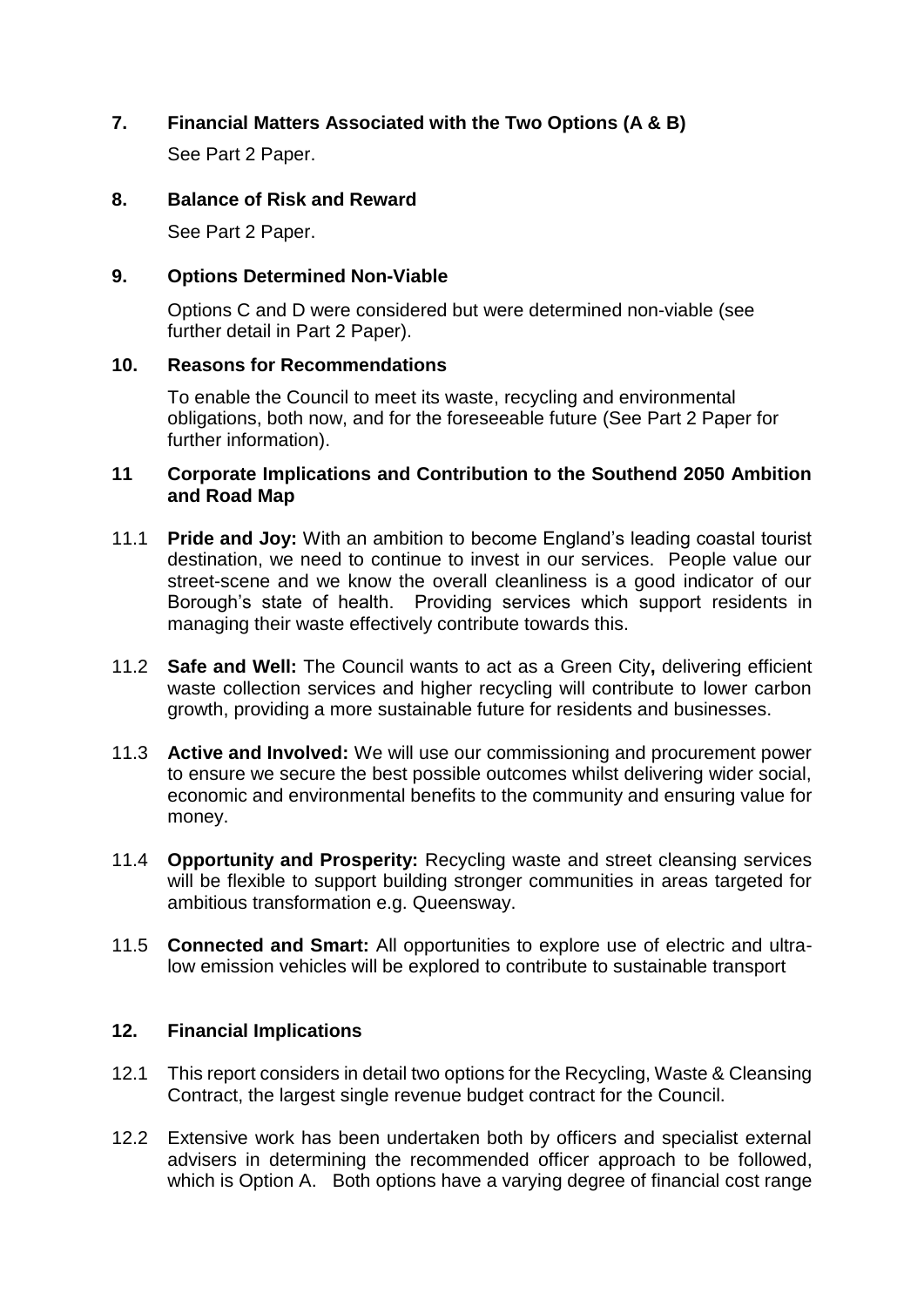as well as known and unknown parameters and a range of operational and financial risk. All of these matters have been taken into account alongside the position of protecting the Council's future financial sustainability.

- 12.3 In recommending Option A, there will be a known supplier, a known annual service cost in a risk assessed range, the commencement of the new service model will be continuous from October 2023, mobilisation of the contract will be easier and there will be no one-off costs for procurement or any interim costs.
- 12.4 With Option B, there would be the potential of an unknown supplier from a limited market, an unknown annual cost that may be higher or lower than Option A but more likely to be higher, a delayed contract start date of December 2023, a delayed new service model start of December 2024, potentially more difficulties with mobilisation and known significant one-off costs for the procurement exercise and also interim costs from October 2023 to December 2024.
- 12.5 The full financial analysis of both options is set out in the Part 2 commercially confidential paper.
- 12.6 In recommending Option A that would fully commence in October 2023, the latest Medium Term Financial Plan includes the estimated financial position of Option A and then the budget setting for 2023/24 would then include the relevant budget sum to enable payment of the new annual contract.
- 12.7 In addition, a one-off sum of £3m would need to be allocated from the Waste Reserve to progress the new service model under Option A.
- 12.8 There would also need to be a further allocation from the Waste Reserve for a one-off up to £250k for an engagement, communications and education programme for the new service. Also a further one-off allocation in 2022/23 from the Waste Reserve of £75k for Council contract management support with future years funding being further considered as part of the budget setting process for 2023/24.
- 12.9 From a financial perspective and determining the recommended officer option, full consideration throughout the process has been given to the financial risk to the Council and understanding what that is, the commerciality of the options, the Council's future financial sustainability and to ensure that the proposal is compliant financially, but also from a legal and service perspective.

#### **13. Legal Implications**

#### **Option A – Veolia proposal**

- 13.1 Detailed external legal advice has already been obtained that confirms that this option is compliant with the necessary procurement/contract legislation. This is due to the fact that:
	- The scope of the services within the contract hasn't changed.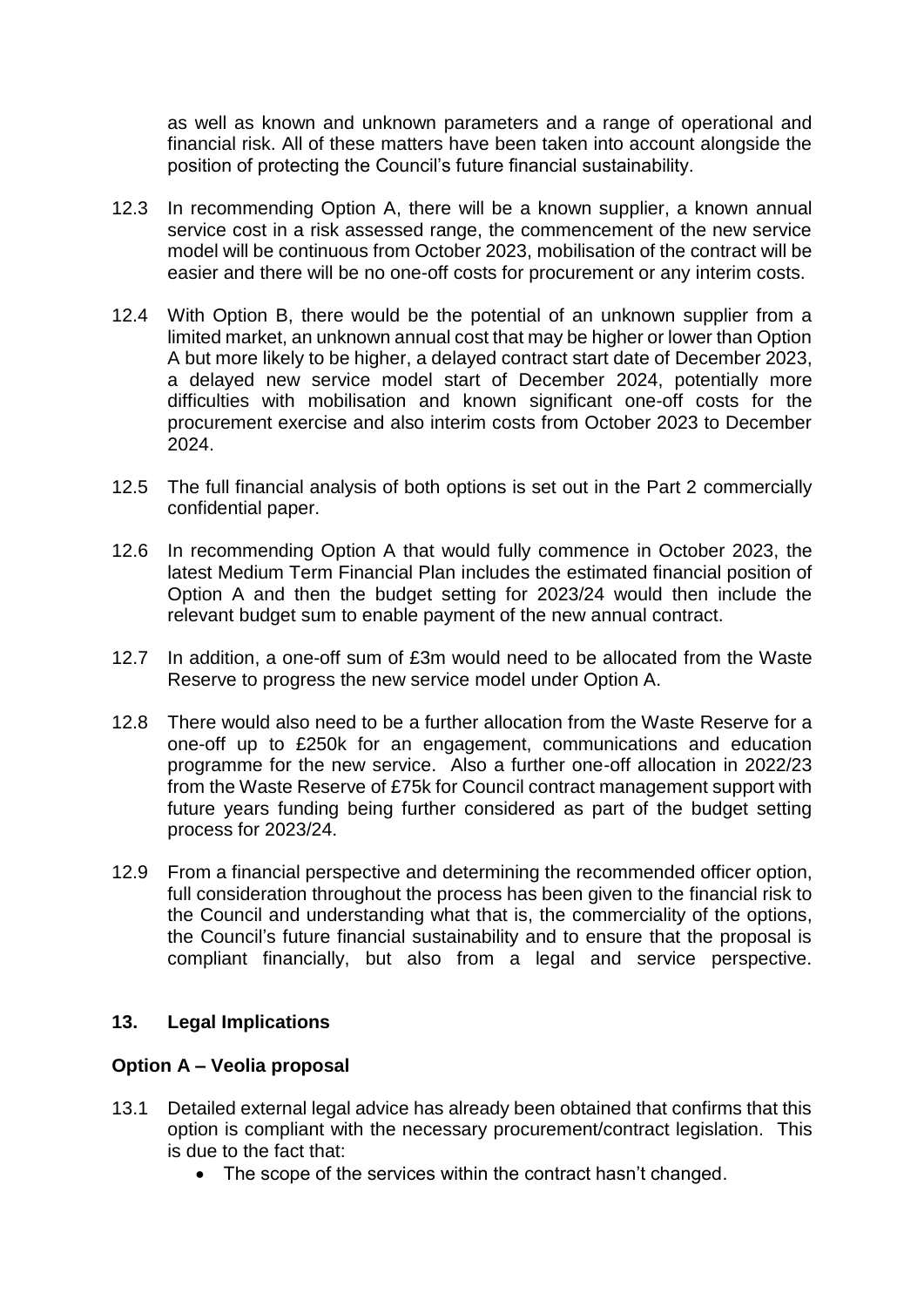- The market has seen significant changes that could not have reasonably been foreseen at the time of tender and alterations are therefore reasonable to address these.
- The Council is allowed to vary the deed that had shortened the existing contract to 2023. This would mean the contract duration would revert to the original term (2031).
- 13.2 The existing contract will require alterations to reflect the new operating model, the transfer of risks and the new financial terms and conditions. The required changes have been drafted by Veolia, but it will require a specialist legal review to final these details/changes and ensuring compliance with procurement law.

#### **Option B – Engage with the wider market and then tender for a solution**

- 13.3 Significant legal work will be required, as it would for any major new procurement exercise.
- 13.4 As this option will be open to the wider market to shape and then tender, there is very little legal risk with this route, as long as standard formal processes are followed.
- 13.5 As it would be necessary to extend the existing Veolia contract for several months (3 months minimum), it will be necessary to negotiate the additional costs that the Council would incur as a result (See Part 2 Paper).

#### **14. People Implications**

14.1 Both options require a more dedicated approach to contract management. It is proposed that a Contract Manager be appointed for the Waste Service to ensure that the new service delivers real value for money, whilst delivering a quality service. This would require a revenue investment of £75k pa.

#### **Option A – Veolia proposal**

- 14.2 As this option is in effect a continuation of the existing contract, its set up and mobilisation is relatively straight forward. It would however require the Council to allocate dedicated resources to oversee the mobilisation of the new service delivery model as well as working with Veolia in determining the service that each individual property will receive.
- 14.3 The Council will also need to appoint an external public engagement company to assist with the engagement, communications and education programme for the new service at a one-off cost of up to £250k. Specialist legal advice will also be required to formalise the adjustments to the exiting contract to reflect the changes in the service and the payment mechanism.
- 14.4 There is unlikely to be any TUPE transfers affecting the Council or Veolia for this option.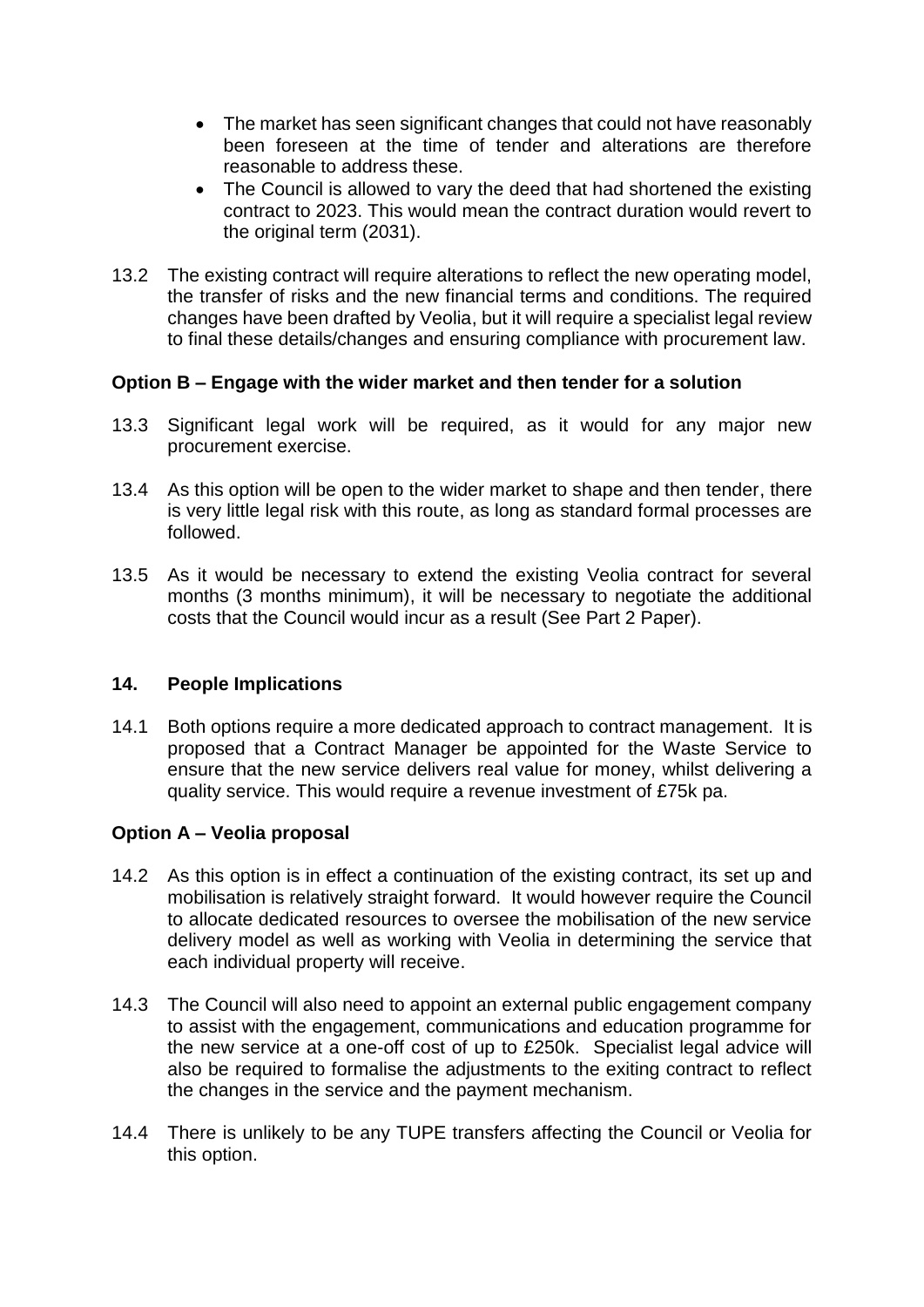# **Option B – Engage with the wider market and then tender for a solution**

- 14.5 As this option entails designing a new service model, following engagement with stakeholders, and then going to the open market it requires significant investment in staff resources.
- 14.6 As well as the additional resources detailed in the Option A, this option would also require temporary investment in the Council's Procurement Team (1.5 x FTE), as well as an external specialist legal, financial and waste consultancy to assist in completing the new contract. The Council's waste team would also require a temporary increase in its team (4 x FTE) to facilitate the new service design and contract requirements.
- 14.7 See Part 2 Paper for more information.

#### **15. Property Implications**

- 15.1 Veolia currently occupy/operate several Council properties/sites. There are leases in place that formalise this arrangement, and this arrangement would continue with Option A. For Option B, the successful bidder would take over the occupation/operation of these sites and new leases/permits would be arranged.
- 15.2 No new Council property is likely to be required in either of the options (A or B), equally no Council property is likely to be surplus.

#### **16. Engagement & Liaison**

16.1 As with any change, there is always a level of uncertainty and anxiety created and steps will be undertaken to reduce this as much as possible. As well as the steps detailed below, additional lines of communication will be available to those most likely to be unsettled (i.e. those with larger families or those experiencing difficulties in presenting their waste). The Council will also have dedicated information on its website as well as having an up-to-date Q&A section.

The Waste service has drafted a Recycling Services Charter which will be used to help all customers understand their role in this important service.

16.2 External legal advisors (Sharpe Pritchard) have confirmed that there is no statutory or other duty to consult, as a result of the proposed service changes. They do however strongly advise that the public are kept informed of the proposed changes and the planned roll out, as well as where they can gain additional help/information from.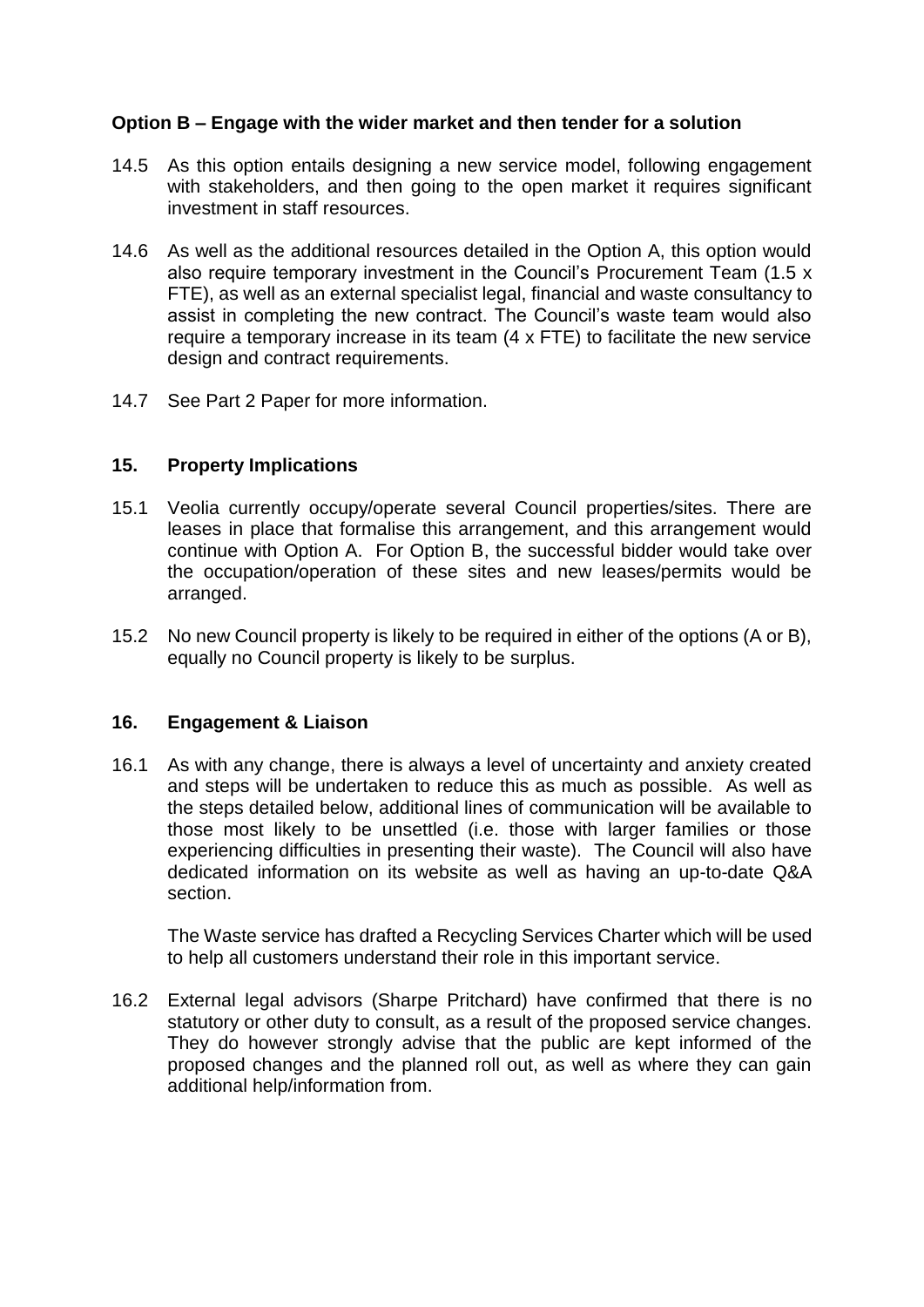# **Option A – Veolia proposal**

- 16.3 With this option, the new service model has already been designed, albeit additional detailed work is still required to finalise the service for each individual property. As a result, the approach to engaging the public would be as follows:
	- Media Campaign 1 around the need for change, with the focus on reducing waste and maximising recycling;
	- $\bullet$  Media Campaign 2 around the upcoming new service principles;
	- Media Campaign 3 Each individual property contacted to detail the service that they will be receiving (type, frequency, dates, etc);
	- Media Campaign 4 Guiding and educating residents in how they can reduce waste and maximise recycling;
	- Media Campaign 5 Updating on waste/recycling performance, but also highlight enforcement will start to take place for those who are not complying with the new system.

# **Option B – Engage with the wider market and then tender for a solution**

- 16.4 With this Option, engagement will be undertaken with stakeholders in advance of the new service being tendered. As a result, the engagement plan would be as follows:
	- Media Campaign 1 around the need for change, with the focus on reducing waste and maximising recycling;
	- Media Campaign 2 Highlighting the factors (container type, container size, collection frequency, comingling waste, etc) that affect waste and recycling and seeking feedback on each as well gaining feedback on a selection of preprepared service models. It will explain that this feedback will be used to help shape the basic framework of the model that the Council will take to market using the competitive dialogue process;
	- Media Campaign 3 around the upcoming new service principles (once tender awarded);
	- Media Campaign 4 Each individual property contacted to detail the service that they will be receiving (type, frequency, dates, etc);
	- Media Campaign 5 Guiding and educating residents in how they can reduce waste and maximise recycling;
	- Media Campaign 6 Updating on waste/recycling performance, but also highlight enforcement, will start to take place for those who are not complying with the new system.

# **17.0 Equalities and Diversity Implications**

See Part 2 Paper .

#### **18.0 Risk Assessment**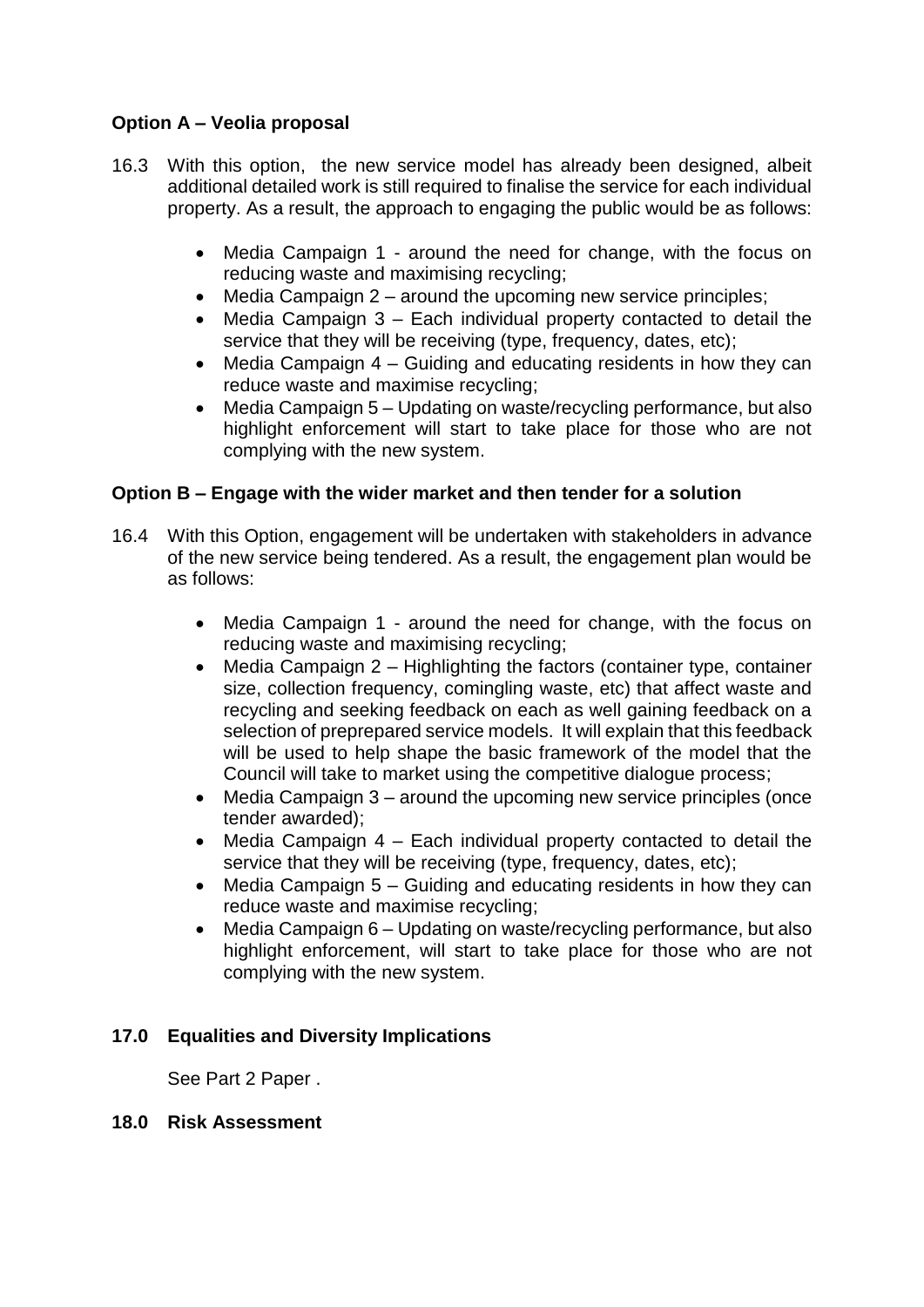18.1 The main risks for both proposals have been detailed throughout the report. A summary table is shown below.

|                                                         | Number of factors assessed as: |                |            | <b>Total Risk</b> |
|---------------------------------------------------------|--------------------------------|----------------|------------|-------------------|
|                                                         | Green                          | <b>Amber</b>   | <b>Red</b> | <b>Points</b>     |
| Continuation of the current<br>contract                 | 10                             | $\overline{2}$ | $\Omega$   | 38                |
| <b>Contracted-out service</b>                           | 8                              | 4              | $\Omega$   | 45                |
| Bring the services in-house                             | 6                              | 3              | 3          | 71                |
| <b>Deliver</b><br>Teckal<br>through<br>a<br>arrangement |                                | 7              | 4          | 72                |

## **19. Value for Money**

## **Option A – Veolia proposal**

- 19.1 The options appraisal report from our Technical advisors (Tetra Tech) states:
	- 'Having had extensive discussions with Council officers and with Veolia, the Council received a financial offer from Veolia to continue with the contract on its original term and on the basis of the service design described above. We have analysed the offer and believe that it represents good value (and is lower than our calculated benchmark price and is affordable).'

#### **Option B – Engage with the wider market and then tender for a solution**

- 19.2 The TetraTech options appraisal report states:
	- 'We are quite clear that at the start of this project we were open to all options: but our analysis strongly suggests that we should recommend that the Council should look to continue with a contracted-out service: and the preferred option would be to look to continue the current contract with Veolia; with the fall-back position being to procure a new contract if this cannot be agreed'.
	- In terms of our preferred Option being value-for-money, we note that the contract was procured under competitive conditions; and in terms of the fallback position, we have identified through our research that there would be some market interest to assure competition and thereby value-for-money.

#### **20. Community Safety Implications**

20.1 There are no Community Safety Implications.